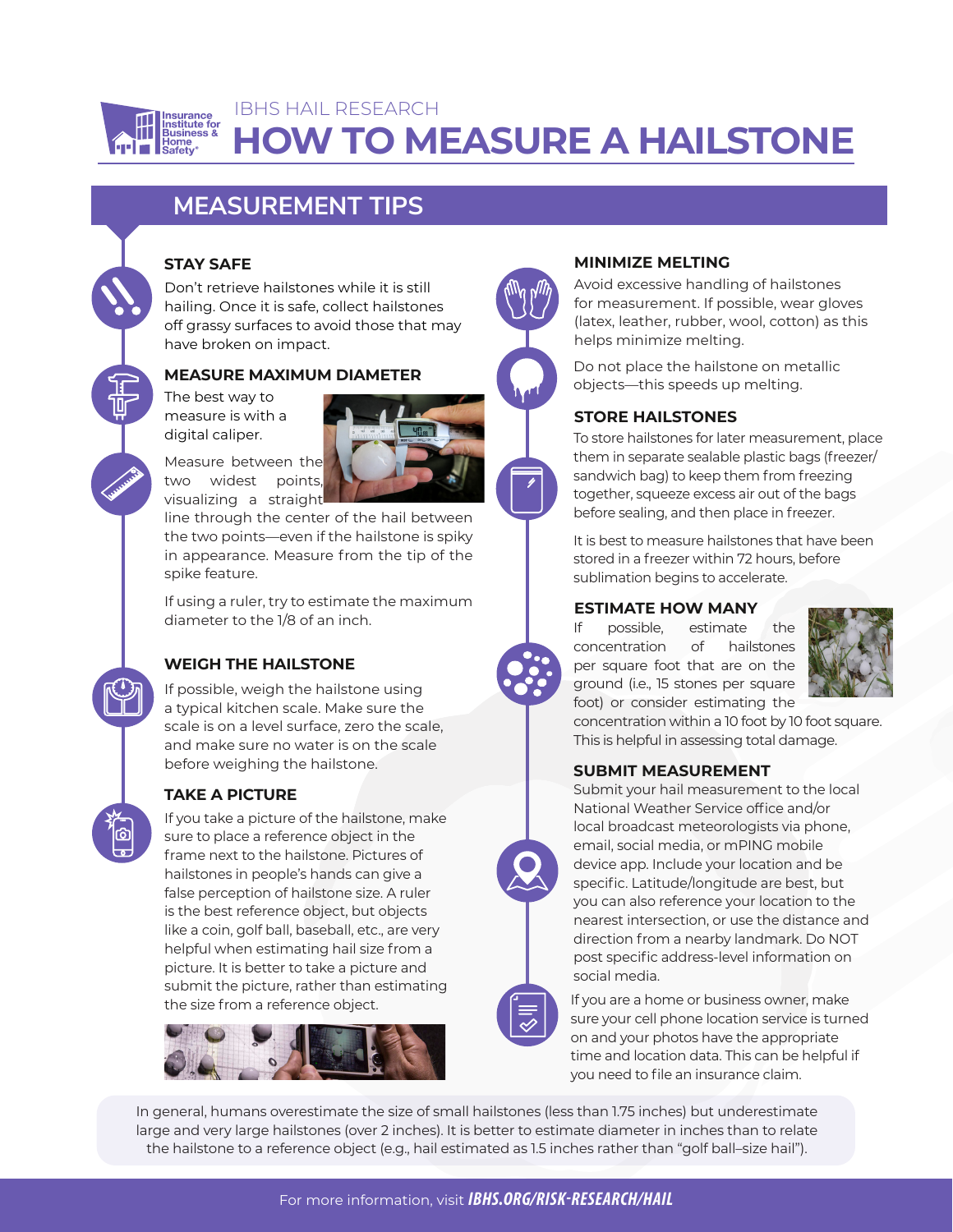## **RECORD HAILSTONE**

#### **IT IS IMPORTANT TO MEASURE AND PRESERVE POTENTIALLY RECORD-BREAKING HAILSTONES.**

If you think you have a record-setting hailstone, follow these 5 steps:

1. Wear gloves when handling the hailstone and measure the maximum diameter, the smallest diameter, and an intermediate dimension.

2. Weigh the hailstone.

3. Photograph the hailstone with a reference object and record the time, date, and location of your observation.

4. Place the hailstone in a plastic sandwich bag or freezer bag, making sure to squeeze the air out of the bag before sealing.

5. Contact your local National Weather Service Office or local broadcast meteorologist.

| TIME/ |  | DATE/ LOCATION MAXIMUM SMALLEST<br><b>DIAMETER DIAMETER*</b> | <b>MASS</b> | <b>WEIGHT</b> |
|-------|--|--------------------------------------------------------------|-------------|---------------|
|       |  |                                                              |             |               |

*\*This helps determine the general shape of the hailstone.*



### **ACTIVE HAIL RESEARCH**

IBHS has a quick response team that can deploy to a location where a possible record-setting hailstone fell. The team uses 3D laser scanning to capture highly precise digital models of record-setting hailstones to preserve them for future scientists to study. You can also contact IBHS through ibhshailstudy@ibhs.org or through social media channels:

@IBHSHailStudy @disastersafety



NWS offices please contact IBHS at ibhshailstudy@ibhs.org or through social media platforms.



*3D scan of Vivian (South Dakota record hailstone)* 



*Hailstone next to reference objects (Image courtesy of NWS Wichita, Kansas)*